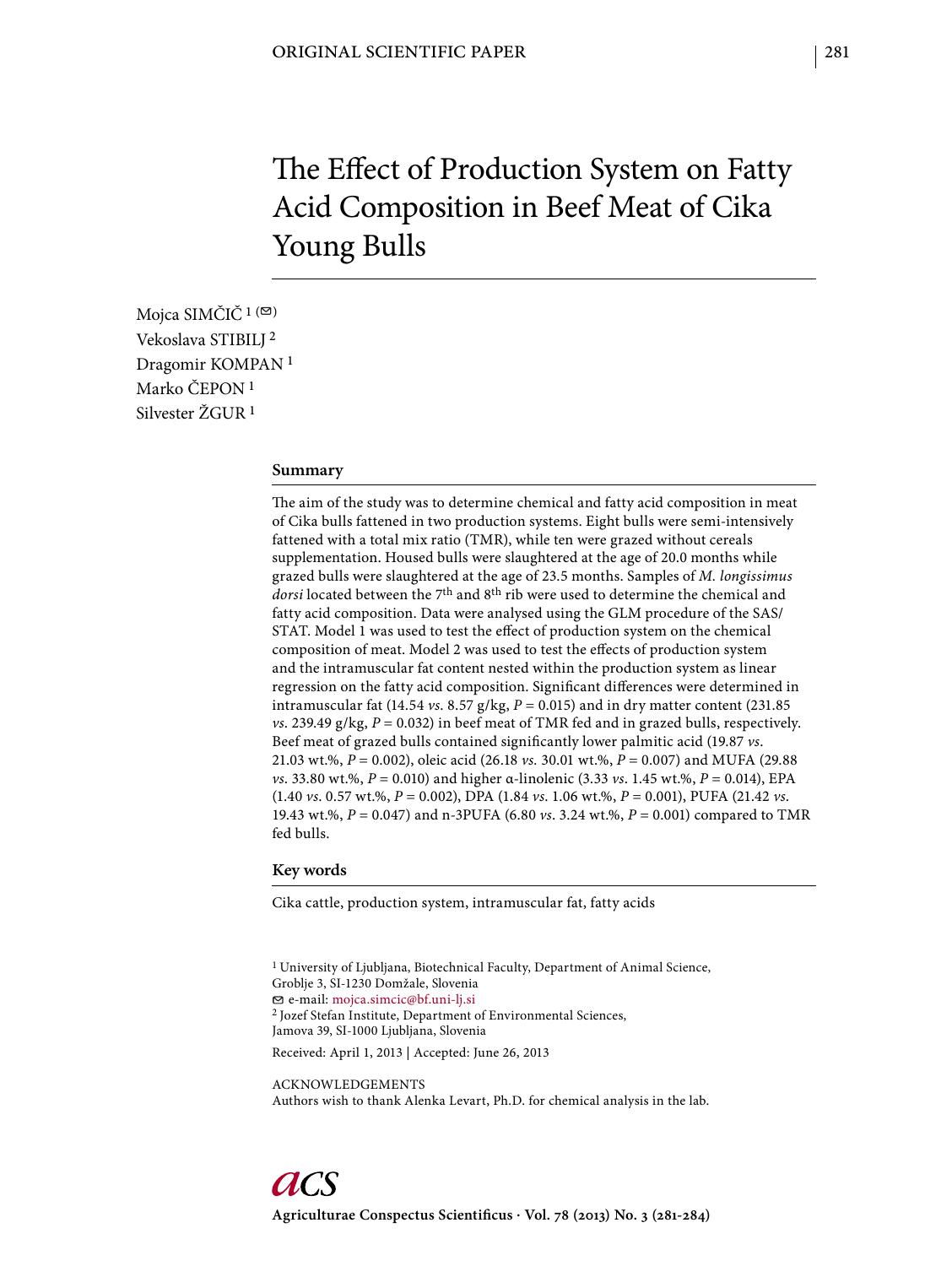# **Aim**

The autochthonous Cika cattle were traditionally kept for milk production. However, due to low milk yield, Cika is today most frequently used in the cow-calf systems for beef meat production. Farms keeping Cika in Slovenia are mainly located in the marginal places, especially in the Alps where beef production systems are based on grazing during the summer time and forage with no cereals supplementation during the winter time. Simčič et al. (2010) reported how production system affected carcass and beef meat quality of Cika young bulls, but at that time no information about the quality of meat fat were provided. According to our best knowledge, little information about bull's meat fatty acid composition of autochthonous breeds is available in literature. Nowadays, it is widely known that fatty acid composition in meat has an implication on the human health. Consumers are even more interested in the fat content as well as fatty acid composition of meat due to the relationship between high-fat diets and heart diseases (Scollan et al., 2006). In addition, fatty acid composition affects the sensory traits of beef meat (Oliver et al., 2006). However, the production system is considered a factor which can influence the fatty acid composition of meat and it is considered a tool to improve the nutritional value of meat for the consumer.

The production system, including gender, slaughter weight and different diets, is responsible for the variability in fatty acid composition of cattle (Razminowicz et al., 2006). Marmer et al. (1984) reported grass-fed that cattle had greater contents of n-3 PUFA and total monounsaturated fatty acids (MUFA) than grain fed cattle. Different fat content in carcasses could also affect the fatty acid composition in beef meat as reported by Raes et al. (2004). The aim of this study was to determine the fatty acid composition of beef meat originated from Cika young bulls fattened in two different production systems.

# **Material and methods**

The study was conducted *in nature*, where 18 Cika weaned calves were included in the fattening trial. Cika calves originated from cow-calf system based on grazing and were weaned at the end of grazing season in the autumn. Eight weaned calves were housed in the Educational and Research Animal Husbandry Centre Logatec (Slovenia) where they were finished with a total mix (TMR) (40% maize and 35% grass silage, 6% corn, 18% barley and 1% vitamin and minerals premix, with 10.6 MJ ME/ kg DM and 10.2% CP/kg DM) *ad libitum* till slaughter. Bulls were slaughtered in two days at the age of 20.0 months with hot carcass weight 291.8  $\pm$  39.0 kg. The other ten Cika weaned calves were housed on four farms of origin just during winter time where they were fed with hay. In the spring they were put again on all day grazing with no concentrate supplements. Bulls were taken to the slaughter house in four different days directly from the pasture at the end of grazing season. They achieved hot carcass weight of  $232.8 \pm 48.9$  kg at the age of  $23.5 \pm 0.7$  months.

Samples of *M. longissimus dorsi* located between the 7th and 8th rib were collected from the right carcass side to determine the beef meat chemical and fatty acid composition. Samples represented a 70 g steak without connective tissue epimysium, vacuum-packed and immediately frozen at – 20 °C up to the analysis.

Dry matter was determined by AOAC official method (2000). Nitrogen in beef meat samples was determined using Kjeldahl method (AOAC official method, 2000). Intramuscular fat content was determined using petroleum ether extraction after hydrolysis of sample in 4 M HCl solution according to manufacturer's application note (Foss, Application note AN 3904). Total fat determination includes acid hydrolysis step, in which fat bound polar components are separated and later extracted. In our case, samples were hydrolysed in 4 M HCl in SoxCap 2047 (Soxtec 2050, Foss system, Höganäs, Sweden). After drying, fat from hydrolysed samples was extracted using petroleum ether in Soxtec 2050 (Foss system, Höganäs, Sweden).

Fatty acid methyl esters were prepared according to Park and Goins (1994) using *in-situ* trans-esterification method and analysed using gas chromatograph (6890 series, Agilent, Santa Clara, CA, USA). Fatty acid methyl esters were separated using a capillary column (Varian CP 4720, length 100 m, internal diameter 250 μm, film thickness 0.25 μm). Agilent GC ChemStation was used for data acquisition and processing. Separated fatty acid methyl esters were identified by retention time comparison and results were calculated using response factors derived from chromatographic standards of known fatty acid composition (Nu Chek Prep). The exactness and reliability of the method used was assessed with the certified reference material NIST SRM 1546 Meat Homogenate. The fatty acid composition was expressed as a percentage by weight (wt.%) of the total identified fatty acids.

Data were analysed using the GLM procedure in the statistical package SAS/STAT (SAS Institute Inc., 2001). Model 1 was used to test the effect of production system on the chemical composition of meat. Model 2 was used to test the effects of production system and the intramuscular fat content as covariate nested within the production system on the fatty acid composition.

### **Results and discussion**

Grazed bulls (23.5 months) were in average significantly older at slaughter compared to semi-intensively fattened bulls (20.0 months). Average slaughter weight of fattened bulls was 543.6 kg, while it was not possible to weight grazed bulls before slaughter. Consequently, slaughter weight and dressing percentage could not be recorded. But semi-intensively fattened bulls achieved significantly higher carcass weight (291.8 kg) compared to grazed bulls (232.8 kg). Semi-intensively fattened bulls achieved 53.7% dressing percentage. Net daily gain computed on the basis of carcass weight and slaughter age was significantly higher in semi-intensively fattened compared to grazed bulls (488 *vs*. 330 g/day) (Simčič et al., 2010).

Grazed bulls compared to semi-intensively fattened bulls had significantly higher dry matter and lower intramuscular fat content in *M. longissimus dorsi* (Table 1). Production system had no effect on the crude protein content in meat. As was mentioned above, grazed bulls were older at slaughter, achieved much lower growth rate and had poorer fatness as well as lower percentage of carcass fat compared to semi-intensively fattened bulls. All those facts were probably the main reason for the differences in chemical composition of meat.

Beef meat of semi-intensively fattened Cika bulls contained 5.97 g/kg (63%) more intramuscular fat compared to grazed bulls. Similar difference in the intramuscular fat content (70%)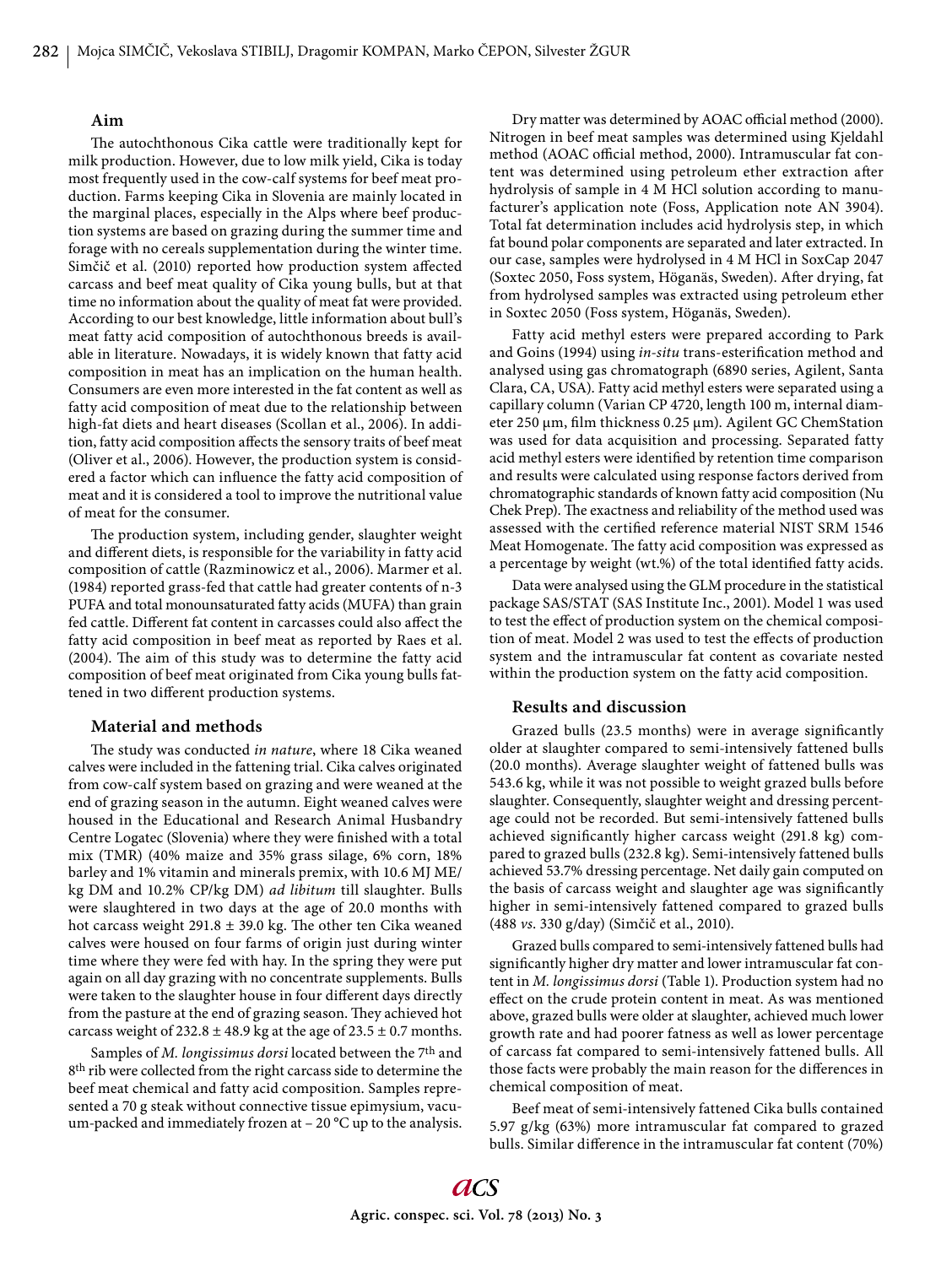| Table 1. Chemical composition of beef meat from total mixed ratio fed and grazed Cika young bulls |                                               |                                 |                   |  |  |  |
|---------------------------------------------------------------------------------------------------|-----------------------------------------------|---------------------------------|-------------------|--|--|--|
| Main components                                                                                   | Content $(g/kg)$                              | P-value                         |                   |  |  |  |
|                                                                                                   | TMR <sup>1</sup> fed $(^{2}LSM \pm {}^{3}SE)$ | Grazed $(^{2}LSM \pm {}^{3}SE)$ | Production system |  |  |  |
| Dry matter                                                                                        | $231.85 \pm 2.43$                             | $239.49 \pm 2.17$               | 0.032             |  |  |  |
| Crude protein                                                                                     | $213.38 \pm 3.13$                             | $217.88 \pm 2.81$               | n.s.              |  |  |  |
| Intramuscular fat                                                                                 | $14.54 \pm 1.62$                              | $8.57 \pm 1.45$                 | 0.015             |  |  |  |

 $1$ <sup>1</sup>TMR – total mix ratio,  $2$ LSM – least square mean,  $3$ SE – standard error

|  | Table 2. Fatty acid composition in beef meat of TMR fed and grazed Cika young bulls |  |  |  |
|--|-------------------------------------------------------------------------------------|--|--|--|
|--|-------------------------------------------------------------------------------------|--|--|--|

| Fatty acid                      | Fatty acid composition (wt.%) |                            | P-values          |                           |
|---------------------------------|-------------------------------|----------------------------|-------------------|---------------------------|
|                                 | TMR fed $(LSM \pm SE)$        | Grazed $^1$ (LSM $\pm$ SE) | Production system | Intramuscular fat content |
| Myristic (C14:0)                | $1.79 \pm 0.15$               | $1.81 \pm 0.11$            | n.s.              | ${}< 0.001$               |
| Palmitic (C16:0)                | $21.03 \pm 0.73$              | $19.87 \pm 0.54$           | 0.002             | ${}< 0.001$               |
| Stearic (C18:0)                 | $16.06 \pm 0.86$              | $17.20 \pm 0.64$           | n.s.              | 0.004                     |
| Linoleic $(C18:2 n-6)$          | $11.52 \pm 1.55$              | $9.88 \pm 1.15$            | n.s.              | 0.001                     |
| Oleic $(C18:1 \text{ cis-9})$   | $30.01 \pm 1.48$              | $26.18 \pm 1.10$           | 0.007             | 0.001                     |
| $\alpha$ -linolenic (C18:3 n-3) | $1.45 \pm 0.48$               | $3.33 \pm 0.35$            | 0.014             | 0.004                     |
| $c9, t11$ -CLA <sup>2</sup>     | $0.26 \pm 0.03$               | $0.30 \pm 0.02$            | n.s.              | n.s.                      |
| Arachidonic (C20:4 n-6)         | $3.33 \pm 0.35$               | $3.31 \pm 0.26$            | n.s.              | ${}< 0.001$               |
| ${}^{3}EPA$ (C20:5 n-3)         | $0.57 \pm 0.17$               | $1.40 \pm 0.13$            | 0.002             | ${}< 0.001$               |
| $^{4}$ DPA (C22:5 n-3)          | $1.06 \pm 0.13$               | $1.84 \pm 0.10$            | 0.001             | ${}< 0.001$               |
| $5$ DHA (C22:6 n-3)             | $0.15 \pm 0.02$               | $0.16 \pm 0.02$            | n.s.              | 0.005                     |
| ${}^{6}$ SFA                    | $46.77 \pm 0.87$              | $48.70 \pm 0.64$           | n.s.              | ${}< 0.001$               |
| <sup>7</sup> MUFA               | $33.80 \pm 1.70$              | $29.88 \pm 1.26$           | 0.010             | 0.001                     |
| <sup>8</sup> PUFA               | $19.43 \pm 2.28$              | $21.42 \pm 1.68$           | 0.047             | ${}< 0.001$               |
| n-3PUFA                         | $3.24 \pm 0.57$               | $6.80 \pm 0.42$            | 0.001             | ${}< 0.001$               |
| n-6PUFA                         | $15.94 \pm 1.78$              | $14.31 \pm 1.32$           | n.s.              | ${}< 0.001$               |
| $n-6/n-3$ ratio                 | $5.02 \pm 0.29$               | $2.06 \pm 0.22$            | 0.007             | n.s.                      |

<sup>1</sup>(LSM ± SE) - least square means ± standard error, <sup>2</sup>CLA - conjugated linoleic acid, <sup>3</sup>EPA – eicosapentaenoic acid, <sup>4</sup>DPA – docosapentaenoic acid,<br><sup>5</sup>DHA – docosabexaenoic acid, <sup>6</sup>SEA – saturated fatty acids, <sup>7</sup>MUEA

DHA – docosahexaenoic acid, <sup>6</sup>SFA – saturated fatty acids, <sup>7</sup>MUFA – monounsaturated fatty acids, <sup>8</sup>PUFA – polyunsaturated fatty acids

was found by De la Fuente et al. (2009) between beef meat of Hereford steers reared under extensive conditions and Fleckvieh x Limousin crossed bulls raised on the pasture and finished on the corn silage *ad libitum*, supplemented with restricted soybean meal and cereal meal during the last six months before slaughter. Likewise, Realini et al. (2004) found higher total extractable fat content (89%) in the beef meat of Hereford steers finished on concentrates compared to grazed ones.

Production system in this study significantly affected percentage by weight of palmitic acid, oleic acid, α-linolenic acid, EPA, DPA as well as MUFA, PUFA, n-3 PUFA and n-6/n-3 ratio (Table 2). Beef meat of grazed bulls compared to TMR fed bulls contained significantly lower wt.% of palmitic acid, oleic acid and MUFA while higher wt.% of α-linolenic, EPA, DPA, PUFA and n-3PUFA. Higher percentage by weight of EPA, and DPA in beef meat of grazed bulls could be the result of higher availability of α-linolenic acid in the grass, which is the precursor of longer n-3PUFA such as EPA and DHA.

Additionally, the effect of intramuscular fat content affected  $(P < 0.05)$  the percentage by weight of all included fatty acids except CLA in grazed bulls (Table 2). The percentage by weight of myristic, palmitic, stearic, oleic, SFA and MUFA increased, while the percentage by weight of linoleic, α-linolenic, arachidonic, EPA, DPA, DHA and PUFA decreased with increased intramuscular fat content in beef meat. The effect of intramuscular fat content was less expressed in the beef meat of TMR fed bulls. Nevertheless, the percentage by weight of myristic, stearic and SFA in the beef meat of semi-intensively (TMR) fattened Cika bulls increased (P < 0.05), while arachidonic decreased (P < 0.05) with increased intramuscular fat content.

A lot of studies (Zembayashi et al., 1995; Realini et al., 2004; Varela et al., 2004; Razminowicz et al., 2006; Cozzi et al., 2010) investigated fatty acid composition of beef meat originated from grazed cattle. Unfortunately, most cases included steers or heifers due to more calm temperament for pasture rearing technology compared to bulls. On the other hand, fatty acid composition of beef meat from stable rearing belongs to bulls' samples. De la Fuente et al. (2009) determined fatty acid composition in beef meat of Fleckvieh x Limousin crossbred bulls, finished on the corn silage *ad libitum* with restricted soy and cereal meal. They found 45.60 wt.% SFA, 46.90 wt.% MUFA and 7.50 wt.% PUFA. Corazzin et al. (2012) determined neutral lipids fatty acid composition in beef meat of Simmental and Holstein bulls fed with the same feeding ratio described before. Simmental beef meat contain more SFA (57.14 wt.%) and MUFA (38.48 wt.%) and consequently less PUFA (4.38 wt.%) compared to Holstein beef meat (54.51 wt.%, 36.81 wt.%, 8.68 wt.%), respectively.